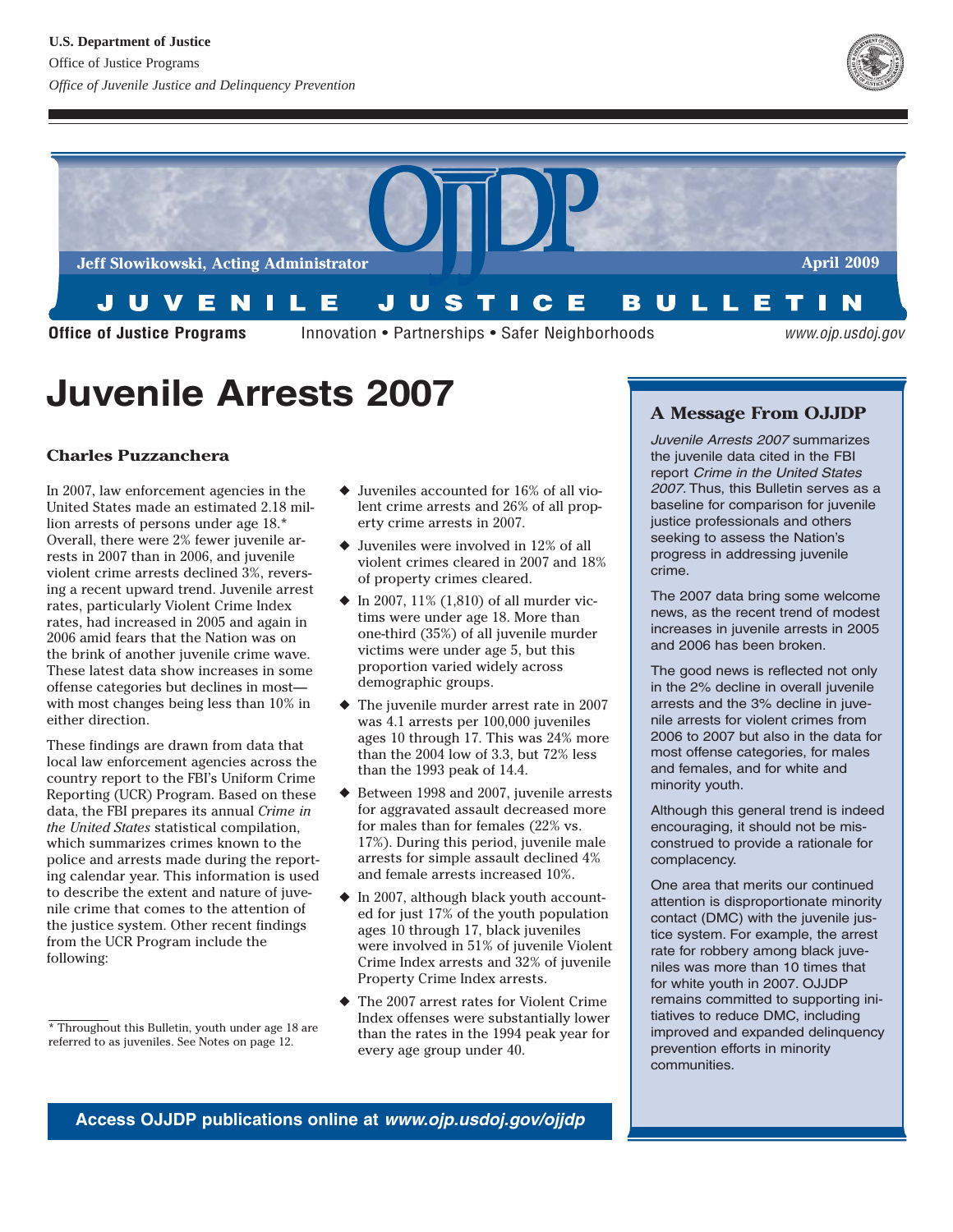## **What do arrest statistics count?**

To interpret the material in this Bulletin properly, the reader needs a clear understanding of what these statistics count. Arrest statistics report the number of arrests that law enforcement agencies made in a given year—not the number of individuals arrested nor the number of crimes committed. The number of arrests is not the same as the number of people arrested because an unknown number of individuals are arrested more than once during the year. Nor do arrest statistics represent counts of crimes that arrested individuals commit because a series of crimes that one person commits may culminate in a single arrest, and a single crime may result in the arrest of more than one person. This latter situation, where many arrests result from one

crime, is relatively common in juvenile law-violating behavior because juveniles are more likely than adults to commit crimes in groups. For this reason, one should not use arrest statistics to indicate the relative proportions of crime that juveniles and adults commit. Arrest statistics are most appropriately a measure of flow into the justice system.

Arrest statistics also have limitations in measuring the volume of arrests for a particular offense. Under the UCR Program, the FBI requires law enforcement agencies to classify an arrest by the most serious offense charged in that arrest. For example, the arrest of a youth charged with aggravated assault and possession of a weapon would be reported to the FBI as an arrest for aggravated assault. Therefore, when arrest statistics show that law enforcement agencies

**The juvenile proportion of arrests exceeded the juvenile proportion of crimes cleared (or "closed") by arrest in each offense category, reflecting that juveniles are more likely than adults to commit crimes in groups and to be arrested** 



**Data source:** Crime in the United States 2007 (Washington, DC: Federal Bureau of Investigation, 2008), tables 28 and 38.

made an estimated 43,900 arrests of young people for weapons law violations in 2007, it means that a weapons law violation was the most serious charge in these 43,900 arrests. An unknown number of additional arrests in 2007 included a weapons charge as a lesser offense.

## **What do clearance statistics count?**

Clearance statistics measure the proportion of reported crimes that were cleared (or "closed") by either arrest or other, exceptional means (such as the death of the offender or unwillingness of the victim to cooperate). A single arrest may result in many clearances. For example, 1 arrest could clear 10 burglaries if the person was charged with committing all 10 crimes. Or multiple arrests may result in a single clearance if a group of offenders committed the crime. For those interested in juvenile justice issues, the FBI also reports the proportion of clearances that involved only offenders under age 18. This statistic is a better indicator of the proportion of crime that this age group commits than is the proportion of arrests, although there are some concerns that even the clearance statistic overestimates the proportion of crimes committed by juveniles.

Research has shown that juvenile offenders are more easily apprehended than adult offenders; thus, the juvenile proportion of clearances probably overestimates juveniles' responsibility for crime. To add to the difficulty in interpreting clearance statistics, the FBI's reporting guidelines require that clearances involving both juvenile and adult offenders be classified as clearances for crimes committed by adults. Because the juvenile clearance proportions include only those clearances in which no adults were involved, they underestimate juvenile involvement in crime. Although these data do not present a definitive picture of juvenile involvement in crime, they are the closest measure generally available of the proportion of crime known to law enforcement that is attributed to persons under age 18.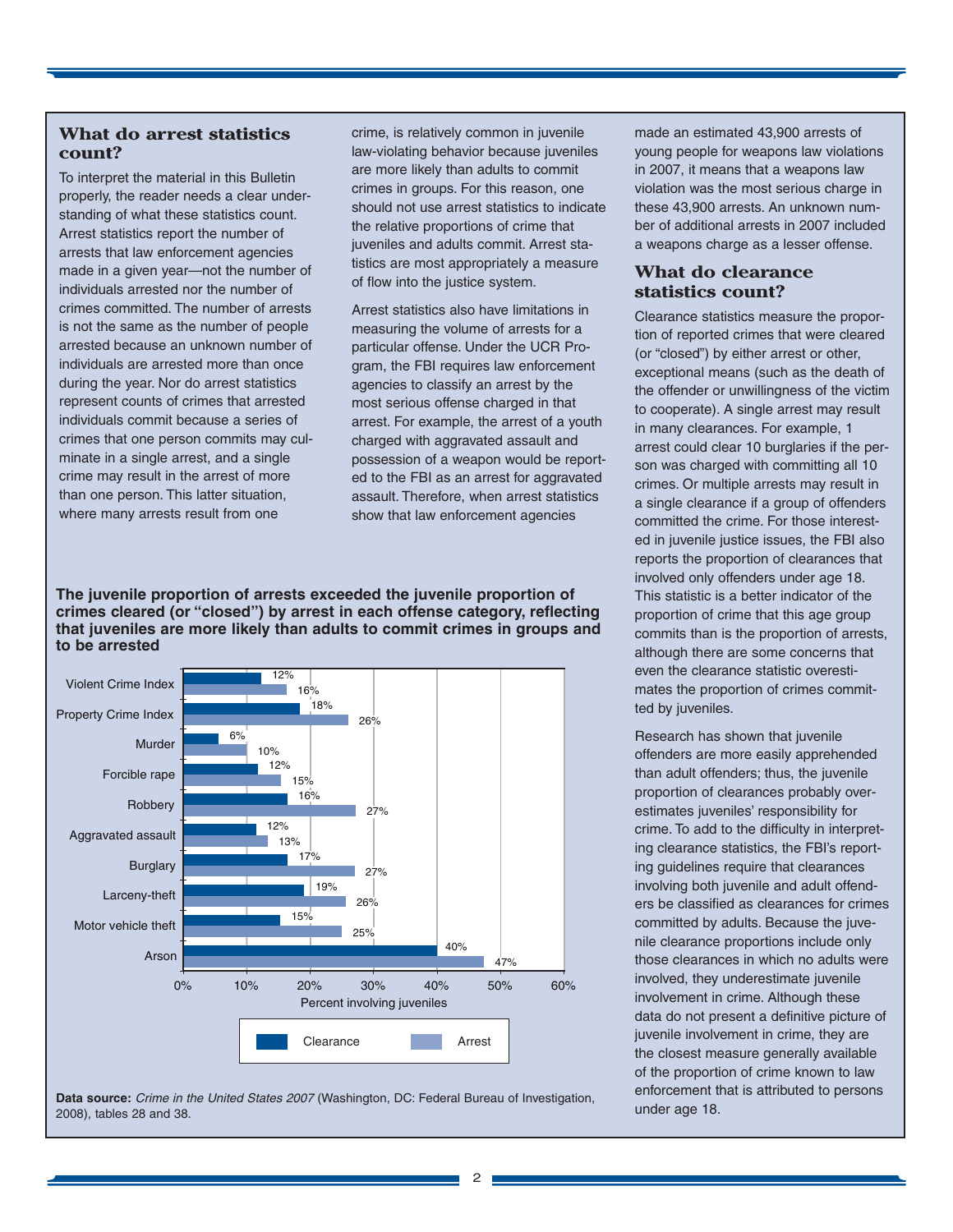# **In 2007, about 1 in 10 (1,810) murder victims were juveniles**

Each *Crime in the United States* report presents estimates of the number of crimes reported to law enforcement agencies. Although many crimes are never reported to law enforcement, murder is one crime that is nearly always reported.

An estimated 16,930 murders were reported to law enforcement agencies in 2007, or 5.6 murders for every 100,000 U.S. residents. The murder rate was essentially constant between 1999 (the year with the fewest murders in the last three decades) and 2007. Prior to 1999, the last year in which the U.S. murder rate was less than 6.0 was 1966.

Of all murder victims in 2007, 89% (or 15,120 victims) were 18 years of age or older. The other 1,810 murder victims were under age 18 (i.e., juveniles). The number of juveniles murdered in 2007 was 9% more than the average number of juveniles murdered in the prior 5-year period, and 37% less than the peak year of 1993, when an estimated 2,880 juveniles were murdered. During the same prior 5-year period, the estimated number of adult murder victims fell 30%.

Of all juveniles murdered in 2007, 35% were under age 5, 69% were male, and 49% were white. Of all juveniles murdered in 2007, 26% of male victims, 53% of female victims, 41% of white victims, and 27% of black victims were under age 5.

In 2007, 68% of all murder victims were killed with a firearm. Adults were more likely to be killed with a firearm (70%) than were juveniles (52%). However, the involvement of a firearm depended greatly on the age of the juvenile victim. In 2007, 17% of murdered juveniles under age 13 were killed with a firearm, compared with 80% of murdered juveniles age 13 or older. The most common method of murdering children under age 5 was by physical assault: in 50% of these murders, the offenders' only weapons were their hands and/or feet, compared with only 2% of juvenile victims age 13 or older and 4% of adult victims. In 2007, knives or other cutting instruments were used in 8% of juvenile murders and 13% of adult murders.

## **The 2.18 million arrests of juveniles in 2007 was 20% fewer than the number of arrests in 1998**

|                                       | 2007<br><b>Estimated</b>      | <b>Percent of Total</b><br><b>Juvenile Arrests</b> |                        | <b>Percent Change</b> |                  |               |  |
|---------------------------------------|-------------------------------|----------------------------------------------------|------------------------|-----------------------|------------------|---------------|--|
| <b>Most Serious</b><br><b>Offense</b> | Number of<br>Juvenile Arrests | Female                                             | <b>Under</b><br>Age 15 | 1998-<br>2007         | $2003 -$<br>2007 | 2006-<br>2007 |  |
| Total                                 | 2,180,500                     | 29%                                                | 28%                    | $-20%$                | $-3%$            | $-2%$         |  |
| <b>Violent Crime Index</b>            | 97,100                        | 17                                                 | 28                     | $-14$                 | 5                | $-3$          |  |
| Murder and nonnegligent               |                               |                                                    |                        |                       |                  |               |  |
| manslaughter                          | 1,350                         | 8                                                  | 10                     | $-23$                 | 26               | 3             |  |
| Forcible rape                         | 3,580                         | $\overline{2}$                                     | 35                     | $-32$                 | $-13$            | $-2$          |  |
| Robbery                               | 34,490                        | 10                                                 | 21                     | 6                     | 35               | $-1$          |  |
| Aggravated assault                    | 57,650                        | 23                                                 | 31                     | $-21$                 | $-6$             | $-4$          |  |
| <b>Property Crime Index</b>           | 419,000                       | 35                                                 | 31                     | $-33$                 | $-10$            | 4             |  |
| Burglary                              | 81,900                        | 12                                                 | 30                     | $-30$                 | $-3$             | $-2$          |  |
| Larceny-theft                         | 300,300                       | 43                                                 | 31                     | $-32$                 | $-9$             | 8             |  |
| Motor vehicle theft                   | 29,600                        | 16                                                 | 22                     | $-49$                 | $-30$            | $-14$         |  |
| Arson                                 | 7,200                         | 12                                                 | 59                     | $-19$                 | $-7$             | $-8$          |  |
| <b>Nonindex</b>                       |                               |                                                    |                        |                       |                  |               |  |
| Other assaults                        | 240,700                       | 34                                                 | 39                     | 0                     | $-1$             | $-3$          |  |
| Forgery and counterfeiting            | 3,100                         | 31                                                 | $12 \overline{ }$      | $-60$                 | $-37$            | $-11$         |  |
| Fraud                                 | 7,800                         | 36                                                 | 16                     | $-26$                 | $-6$             | $-2$          |  |
|                                       |                               |                                                    |                        |                       |                  |               |  |
| Embezzlement                          | 1,700                         | 42                                                 | 4                      | 5                     | 43               | 25            |  |
| Stolen property (buying,              |                               |                                                    |                        |                       |                  |               |  |
| receiving, possessing)                | 22,400                        | 18                                                 | 24                     | $-33$                 | -9               | $-4$          |  |
| Vandalism                             | 111,800                       | 13                                                 | 41                     | $-14$                 | $\overline{4}$   | $-4$          |  |
| Weapons (carrying,                    |                               |                                                    |                        |                       |                  |               |  |
| possessing, etc.)                     | 43,900                        | 10                                                 | 32                     | $-8$                  | 12               | $-7$          |  |
| Prostitution and                      |                               |                                                    |                        |                       |                  |               |  |
| commercialized vice                   | 1,500                         | 78                                                 | 13                     | 6                     | $\mathbf{1}$     | $-4$          |  |
| Sex offense (except forcible          |                               |                                                    |                        |                       |                  |               |  |
| rape and prostitution)                | 15,500                        | 10                                                 | 48                     | $-15$                 | $-18$            | $-4$          |  |
| Drug abuse violations                 | 195,700                       | 16                                                 | 15                     | $-6$                  | 0                | $\Omega$      |  |
| Gambling                              | 2,100                         | $\overline{2}$                                     | 14                     | $-27$                 | 9                | $-14$         |  |
| Offenses against the                  |                               |                                                    |                        |                       |                  |               |  |
| family and children                   | 5,800                         | 38                                                 | 29                     | $-46$                 | $-16$            | 11            |  |
| Driving under the influence           | 18,200                        | 24                                                 | 3                      | $-17$                 | $-10$            | $-6$          |  |
| Liquor laws                           | 141,000                       | 37                                                 | 9                      | $-20$                 | $\overline{2}$   | 1             |  |
| <b>Drunkenness</b>                    | 16,900                        | 25                                                 | 11                     | $-28$                 | 3                | 3             |  |
| Disorderly conduct                    | 201,200                       | 33                                                 | 38                     | 3                     | $-1$             | $-5$          |  |
| Vagrancy                              | 3,800                         | 29                                                 | 31                     | 51                    | $-33$            | $-21$         |  |
| All other offenses                    |                               |                                                    |                        |                       |                  |               |  |
| (except traffic)                      | 378,900                       | 26                                                 | 24                     | $-22$                 | $-3$             | $-3$          |  |
| Suspicion (not included               |                               |                                                    |                        |                       |                  |               |  |
| in totals)                            | 400                           | 24                                                 | 26                     | $-72$                 | $-25$            | $-8$          |  |
| Curfew and loitering                  | 143,000                       | 31                                                 | 26                     | $-30$                 | 3                | $-5$          |  |
| Runaways                              | 108,900                       | 56                                                 | 32                     | $-36$                 | $-9$             | $-3$          |  |

- In 2007, there were an estimated 300,300 juvenile arrests for larceny-theft. Between 1998 and 2007, the number of such arrests fell by one-third (32%).
- Of the four offenses that make up the Violent Crime Index, only juvenile arrests for murder increased in 2006–2007 (up 3%).
- In 2007, females accounted for 17% of juvenile Violent Crime Index arrests, 35% of juvenile Property Crime Index arrests, and 33% of juvenile disorderly conduct arrests.
- Youth under age 15 accounted for more than one-fourth (28%) of all juvenile arrests for Violent Crime Index offenses in 2007 and nearly one-third (31%) of all Property Crime Index offenses.

**Note:** Detail may not add to totals because of rounding.

**Data source:** Crime in the United States 2007 (Washington, DC: Federal Bureau of Investigation, 2008), tables 29, 32, 34, 36, 38, and 40. Arrest estimates were developed by the National Center for Juvenile Justice.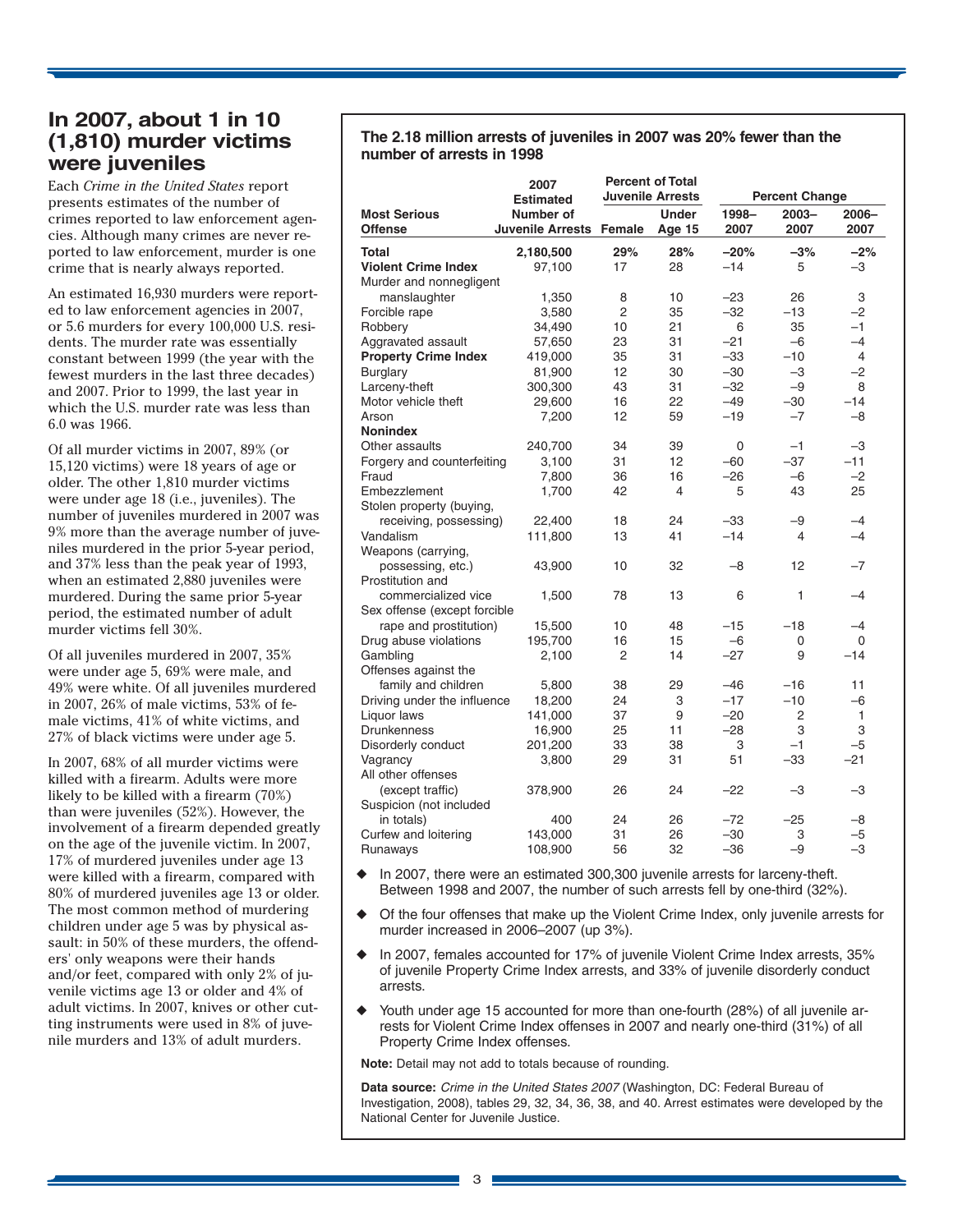# **One in eight violent crimes were attributed to juveniles**

The relative responsibility of juveniles and adults for crime is difficult to determine. Law enforcement agencies are more likely to clear (or "close") crimes that juveniles commit than those committed by adults. Thus, law enforcement records may overestimate juvenile responsibility for crime.

Data on crimes cleared or closed by arrest or exceptional means show that the proportion of violent crimes cleared and attributed to juveniles has been rather constant in recent years, holding between 12% and 13% from 1996 through 2007. The proportions of both forcible rapes and aggravated assaults attributed to juveniles fluctuated between 11% and 12% over this period, while the proportion of murders ranged between 5% and 6% from 1998 through 2007. In contrast, the proportion of robberies attributed to juveniles varied, falling from 18% to 14% between 1996 and 2002 and then increasing gradually to 17% by 2007.

In 2007, 18% of Property Crime Index offenses cleared by arrest or exceptional means were cleared by the arrest of a juvenile. This was one percentage point less than the level in 2006; the level in 2007 was the lowest level since at least the mid-1960s. For comparison, the proportion of Property Crime Index offenses that law enforcement attributed to juveniles was 28% in 1980 and 22% in both 1990 and 2000.

# **Juvenile arrests for violence declined between 2006 and 2007**

The FBI assesses trends in violent crimes by monitoring four offenses that are consistently reported by law enforcement agencies nationwide. These four crimes murder and nonnegligent manslaughter, forcible rape, robbery, and aggravated assault—form the Violent Crime Index.

Following 10 years of declines between 1994 and 2004, juvenile arrests for Violent Crime Index offenses increased 11% from 2004 to 2006, then declined 4% through 2007. Given that the number of arrests in 2004 was smaller than in any year since 1987, the number of juvenile Violent Crime Index arrests in 2007 was still relatively low. In fact, the number of juvenile

violent crime arrests in 2007 was less than any year in the 1990s, and just 3% greater than the average annual number of such arrests between 2001 and 2006.

The number of juvenile arrests in 2007 for forcible rape was less than in any year since at least 1980, and the number of juvenile aggravated assault arrests in 2007 was less than in any year since 1988. In contrast, after also falling to a relatively low level in 2004, juvenile arrests for murder increased each year from 2005 to 2007. To put it in perspective, if the 2004– 2007 increase was to continue annually into the future, it would take another 20 years for the annual number of juvenile murder arrests to return to its peak level of the mid-1990s. However, juvenile arrests for robbery increased more than 30% since 2004. If this pace continues, the annual number of juvenile robbery arrests will return to its 1995 peak in just 4 years.

Between 1998 and 2007, the number of arrests in most offense categories declined more for juveniles than for adults:

|                             | <b>Percent Change</b>   |       |  |  |  |
|-----------------------------|-------------------------|-------|--|--|--|
| <b>Most Serious</b>         | in Arrests<br>1998-2007 |       |  |  |  |
| <b>Offense</b>              | <b>Juvenile</b>         | Adult |  |  |  |
| Violent Crime Index         | $-14%$                  | $-8%$ |  |  |  |
| Murder                      | $-23$                   | $-10$ |  |  |  |
| Forcible rape               | $-32$                   | $-21$ |  |  |  |
| Robbery                     | 6                       | 6     |  |  |  |
| Aggravated assault          | $-21$                   | $-10$ |  |  |  |
| <b>Property Crime Index</b> | $-33$                   | $-2$  |  |  |  |
| Burglary                    | $-30$                   | 6     |  |  |  |
| Larceny-theft               | -42                     | -4    |  |  |  |
| Motor vehicle theft         | $-53$                   | $-7$  |  |  |  |
| Simple assault              | $\mathbf{0}$            | $-2$  |  |  |  |
| Weapons law violations      | -8                      | $-2$  |  |  |  |
| Drug abuse violations       | -6                      | 21    |  |  |  |

**Data source:** *Crime in the United States 2007*, table 32.

**In 2007, juveniles were involved in 1 in 10 arrests for murder and about 1 in 4 arrests for robbery, burglary, larceny-theft, motor vehicle theft, and weapons violations** 



**Data source:** Crime in the United States 2007 (Washington, DC: Federal Bureau of Investigation, 2008), table 38.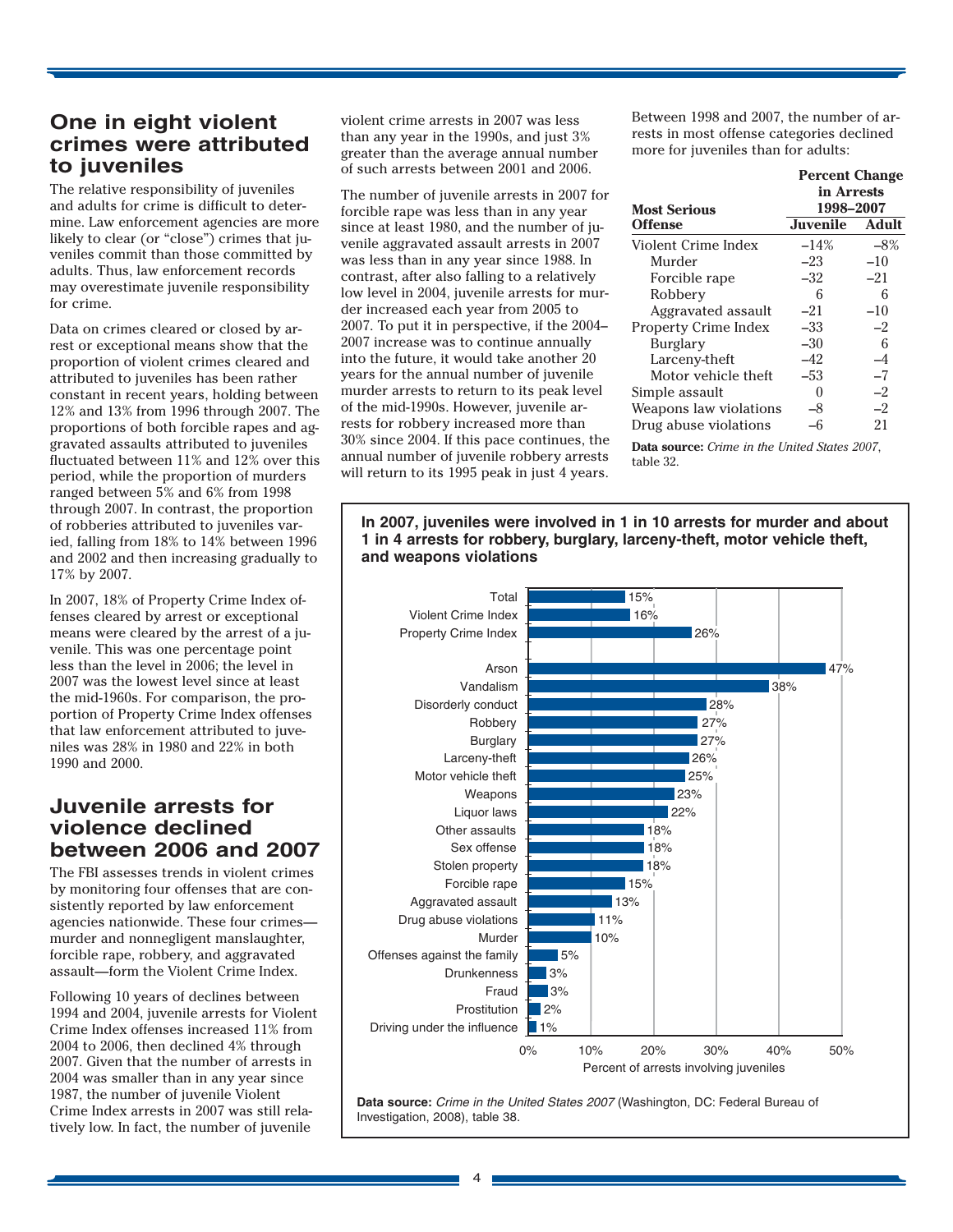# **Juvenile property crime arrests increased in 2007—the first time in 13 years**

As with violent crime, the FBI assesses trends in the volume of property crimes by monitoring four offenses that are consistently reported by law enforcement agencies nationwide. These four crimes, which form the Property Crime Index, are burglary, larceny-theft, motor vehicle theft, and arson.

For the period 1980–1994, during which juvenile violent crime arrests increased substantially, juvenile property crime arrests remained relatively constant. After this long period of relative stability, juvenile property crime arrests began to fall. Between 1994 and 2006, the number of juvenile Property Crime Index arrests fell by half to their lowest level since at least the 1970s. However, between 2006 and 2007, the number of juvenile arrests for property crimes increased (up 4%)—for the first time since 1993–1994. This increase was a result of growth in the number of juvenile arrests for larceny-theft, which rose 8% from 2006 to 2007. Juvenile arrests for motor vehicle theft and arson reached historic lows in 2007, while arrests for burglary declined 2% since 2006.

# **Most arrested juveniles were referred to court**

In most States, some persons younger than age 18 are, because of their age or by statutory exclusion, under the jurisdiction of the criminal justice system. For arrested persons under age 18 and under the original jurisdiction of their State's juvenile justice system, the FBI's UCR Program monitors what happens as a result of the arrest. This is the only instance in the UCR Program in which the statistics on arrests coincide with State variations in the legal definition of a juvenile.

In 2007, 19% of arrests involving youth who were eligible in their State for processing in the juvenile justice system were handled within law enforcement agencies and the youth were released, 70% were referred to juvenile court, and 9% were referred directly to criminal court. The others were referred to a welfare agency or to another police agency. In 2007, the proportion of juvenile arrests sent to juvenile court in cities with a population of more than 250,000 (68%) was similar to that in smaller cities (71%).

## **The increase in the juvenile Violent Crime Index arrest rate since 2004 was interrupted in 2007**



The juvenile Violent Crime Index arrest rate reached a historic low in 2004, down 49% from its 1994 peak. This decade-long decline was followed by a 12% increase over the next 2 years, and then a 3% decline between 2006 and 2007.

**Data source:** Analysis of arrest data from the FBI and population data from the U.S. Census Bureau and the National Center for Health Statistics. [See data source note on p. 12 for detail.]

## **The juvenile arrest rate for Property Crime Index offenses rose 4% between 2006 and 2007, the first increase since 1993–1994**



Despite the recent increase, the 2007 juvenile Property Crime Index arrest rate was 51% less than the 1991 peak. The large declines over the last decade in the two arrest indexes that have traditionally been used to monitor juvenile crime indicate a substantial reduction in the law-violating behavior of America's youth over this period.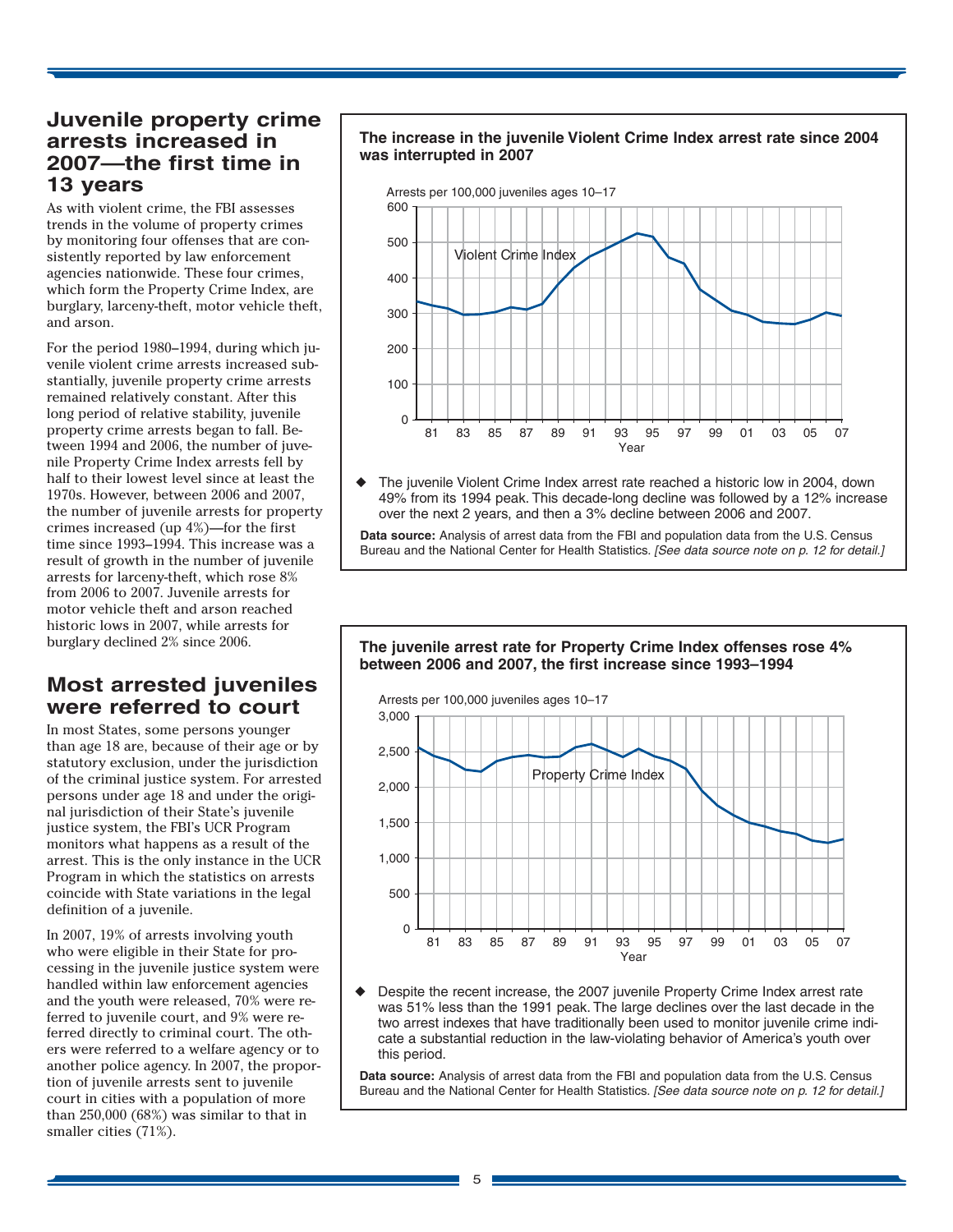



Arrests per 100,000 juveniles ages 10–17



Year

#### **Murder**

- From the mid-1980s to the peak in 1993, the juvenile arrest rate for murder more than doubled.
- Then, the juvenile arrest rate for murder declined through the mid-2000s, reaching a level in 2004 that was 77% less than the 1993 peak.
- The growth in the juvenile murder arrest rate between 2004 and 2007 returned it to near its 2002 level; but even with this increase, the rate in 2007 was 72% less than its 1993 peak.

#### **Forcible Rape**

- Following the general pattern of other assaultive offenses, the juvenile arrest rate for forcible rape increased from the early 1980s through the early 1990s and then fell substantially.
- Over the 1980–2007 period, the juvenile arrest rate for forcible rape peaked in 1991, 44% more than its 1980 level.
- With few exceptions, the juvenile arrest rate for forcible rape dropped annually from 1991 through 2007. By 1999, it had returned to its 1980 level. By 2007, the rate had fallen to a point 34% less than the 1980 level and 54% less than its 1991 peak.

#### **Robbery**

- In contrast with the juvenile arrest rates for other violent crimes, the rate for robbery declined through much of the 1980s, reaching a low point in 1988. Then, like the violent crime arrest rate in general, by the mid-1990s the juvenile robbery arrest rate grew to a point greater than the 1980 level.
- The juvenile robbery arrest rate declined substantially (62%) between 1995 and 2002. Since 2002, however, the arrest rate rose again, so that by 2007 the rate was 41% greater than its low point in 2002 but still 47% less than its 1995 peak.

#### **Aggravated Assault**

- ◆ The juvenile arrest rate for aggravated assault doubled between 1980 and 1994 and then fell substantially and consistently through 2004, down 39% from its 1994 peak.
- This pattern of decline was interrupted recently, as the juvenile aggravated assault arrest rate increased 2% between 2004 and 2006. By 2007, however, the rate declined 5%, reaching its lowest point since the late 1980s.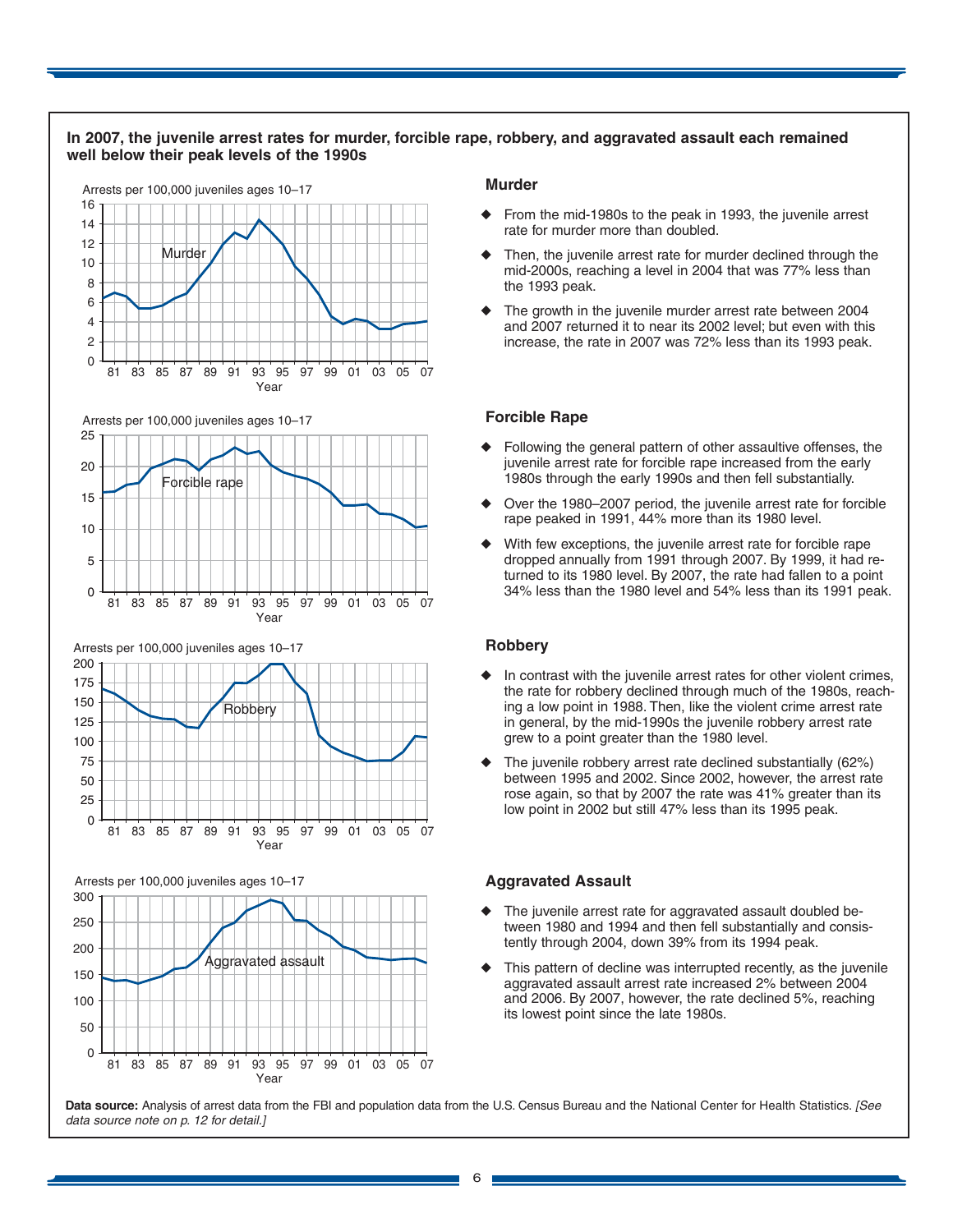#### **The four offenses that make up the Property Crime Index show very different juvenile arrest rate patterns over the 1980–2007 period**

#### **Burglary**

- Unique in the set of Property Crime Index offenses, the juvenile arrest rate for burglary declined almost consistently and fell substantially between 1980 and 2007, down 69%.
- This large fall in juvenile burglary arrests from 1980 through 2007 was not replicated in the adult statistics. For example, between 1998 and 2007, the number of juvenile burglary arrests fell 30%, while adult burglary arrests increased 6%. In 1980, 45% of all burglary arrests were arrests of a juvenile; in 2007, reflecting the greater decline in juvenile arrests, just 27% of burglary arrests were juvenile arrests.

#### **Larceny-Theft**

- The juvenile arrest rate for larceny-theft remained essentially constant between 1980 and 1997, then fell 47% between 1997 and 2006, reaching its lowest point since 1980. This decline reversed in 2007, as the juvenile arrest rate for larcenytheft increased 9%.
- In 2007, 72% of all juvenile arrests for Property Crime Index offenses were for larceny-theft. Thus, juvenile Property Crime Index arrest trends largely reflect the pattern of larceny-theft arrests (which itself is dominated by shoplifting—the most common larceny-theft offense).

#### **Motor Vehicle Theft**

- The juvenile arrest rate for motor vehicle theft more than doubled between 1983 and 1990, up 137%.
- After the peak years of 1990 and 1991, the juvenile arrest rate for motor vehicle theft declined steadily through 2007, falling 74%. In 2007, the juvenile arrest rate for motor vehicle theft was lower than in any year in the 1980–2007 period.
- This large decline in juvenile arrests was not replicated in the adult statistics. Between 1996 and 2007, the number of juvenile motor vehicle theft arrests fell more than 49%, while adult motor vehicle theft arrests decreased just 7%.

#### **Arson**

- After being relatively stable for most of the 1980s, the juvenile arrest rate for arson grew 33% between 1990 and 1994.
- The juvenile arrest rate for arson declined substantially between 1994 and 2007, falling 40%.
- Following an 11% decline between 2006 and 2007, the juvenile arrest rate for arson in 2007 reached its lowest point since 1980.













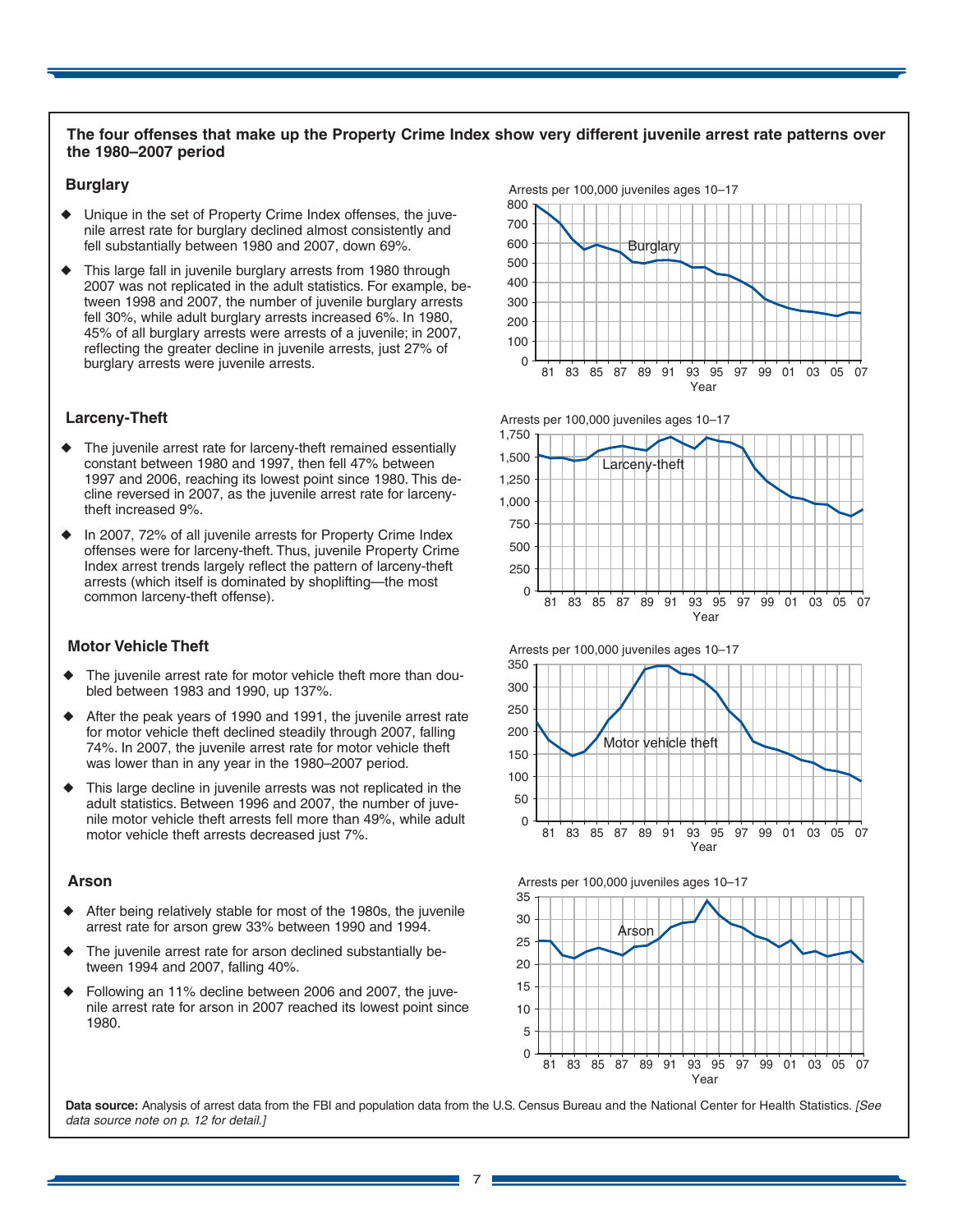

**In 2007, females accounted for 29% of juvenile arrests** 

Law enforcement agencies made 641,000 arrests of females under age 18 in 2007. From 1998 through 2007, arrests of juvenile females decreased less than male arrests in most offense categories (e.g., aggravated assault, burglary, and larcenytheft); in some categories (e.g., simple assault, drug abuse violations, and DUI), female arrests increased, while male arrests decreased.

|                       | <b>Percent Change in</b> |             |  |  |  |  |
|-----------------------|--------------------------|-------------|--|--|--|--|
|                       | <b>Juvenile Arrests</b>  |             |  |  |  |  |
| <b>Most Serious</b>   | 1998-2007                |             |  |  |  |  |
| Offense               | <b>Female</b>            | <b>Male</b> |  |  |  |  |
| Violent Crime Index   | $-13%$                   | $-14%$      |  |  |  |  |
| Aggravated assault    | $-17$                    | $-22$       |  |  |  |  |
| Simple assault        | 10                       | $-4$        |  |  |  |  |
| Property Crime Index  | $-18$                    | $-39$       |  |  |  |  |
| Burglary              | $-24$                    | $-31$       |  |  |  |  |
| Larcenv-theft         | $-15$                    | $-41$       |  |  |  |  |
| Motor vehicle theft   | $-50$                    | $-49$       |  |  |  |  |
| Vandalism             | $-4$                     | $-15$       |  |  |  |  |
| Weapons               | $-1$                     | $-9$        |  |  |  |  |
| Drug abuse violations | 6                        | $-8$        |  |  |  |  |
| Liquor law violations | $-2$                     | $-28$       |  |  |  |  |
| DUI                   | 14                       | $-24$       |  |  |  |  |
| Disorderly conduct    | 20                       | $-5$        |  |  |  |  |
|                       |                          |             |  |  |  |  |

**Data source:** *Crime in the United States 2007*, table 33.

Gender differences also occurred in the assault arrest trends for adults. Between 1998 and 2007, adult male arrests for aggravated assault fell 12%, while female arrests fell 1%. Similarly, adult male arrests for simple assault fell 6% between 1998 and 2007, while adult female arrests rose 11%. Therefore, the female proportion of arrests grew for both types of assault. It is likely that the disproportionate growth in female assault arrests over this period was related to factors that affected both juveniles and adults.

Gender differences in arrest trends also increased the proportion of arrests involving females in other offense categories for both juveniles and adults. The number of drug abuse violation arrests of juvenile females grew 6% between 1998 and 2007, while juvenile male arrests declined 8%. Drug abuse violation arrests of adult females grew more than adult male arrests (31% and 19%, respectively). The greater decline in male than in female arrests for Property Crime Index offenses seen for juveniles between 1998 and 2007 was also seen in adult arrests, with adult male arrests falling 7% and adult female arrests increasing 9%.

Juvenile male and female robbery arrest rates both decreased through the late 1980s and climbed to a peak in the mid-1990s; by 2002, both had fallen to their lowest level since at least 1980. Following these declines, the rates for both groups increased through 2007 (39% for males and 55% for females).

The juvenile female arrest rate for aggravated assault did not decline after its 1990s peak as much as did the male rate. As a result, in 2007, the juvenile male arrest rate was just 8% more than its 1980 level, while the female rate was 83% more than its 1980 rate. Similarly, while the male arrest rate for simple assault doubled between 1980 and 2007, the female rate more than tripled.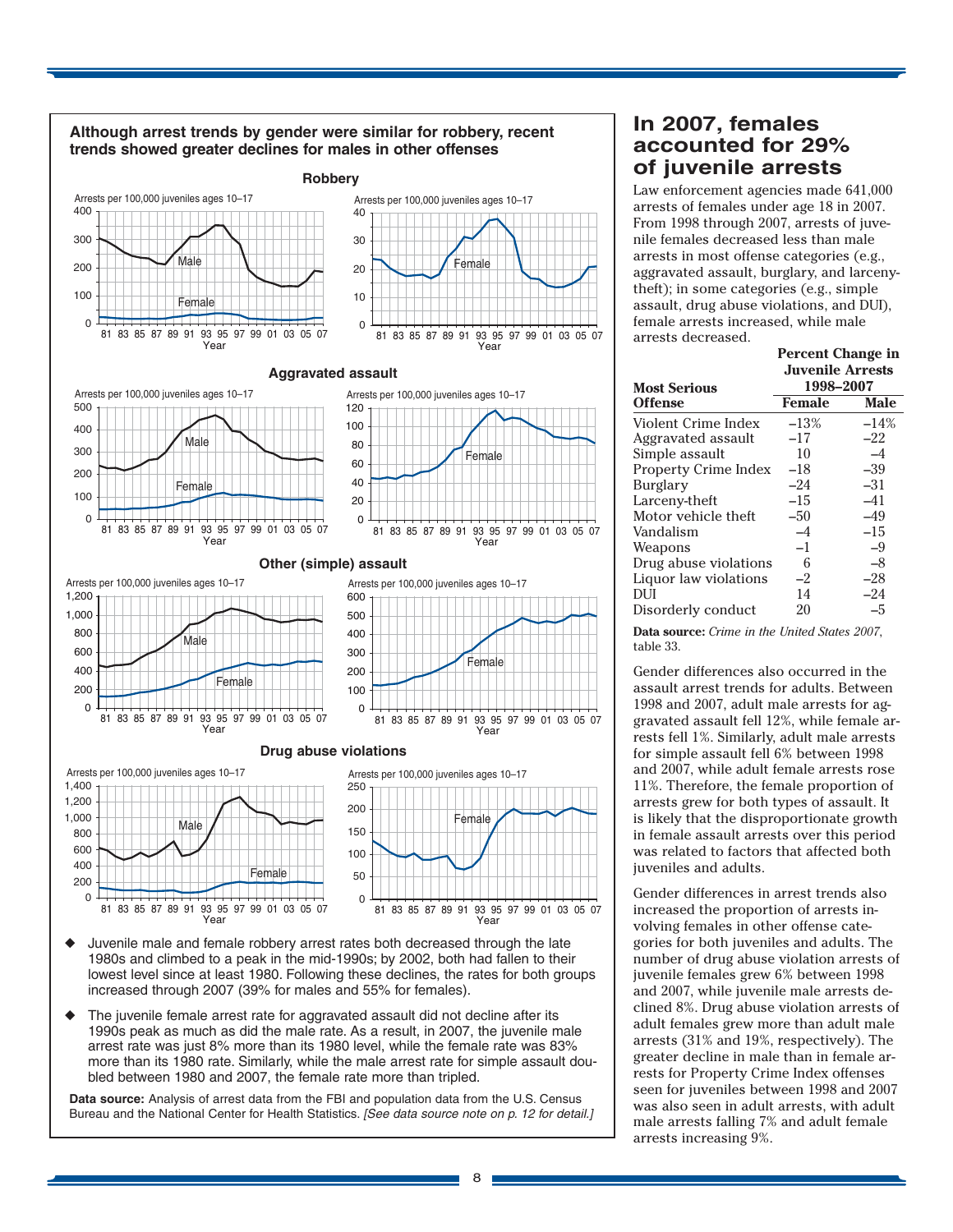# **Juvenile arrests disproportionately involved minorities**

The racial composition of the U.S. juvenile population ages 10–17 in 2007 was 78% white, 17% black, 5% Asian/Pacific Islander, and 1% American Indian. Most juveniles of Hispanic ethnicity were included in the white racial category. Of all juvenile arrests for violent crimes in 2007, 47% involved white youth, 51% involved black youth, 1% involved Asian youth, and 1% involved American Indian youth. For property crime arrests, the proportions were 66% white youth, 32% black youth, 1% Asian youth, and 1% American Indian youth. Black youth were overrepresented in juvenile arrests.

| <b>Most Serious</b><br><b>Offense</b> | <b>Black Proportion of</b><br><b>Juvenile Arrests in 2007</b> |
|---------------------------------------|---------------------------------------------------------------|
| Murder                                | 57%                                                           |
| Forcible rape                         | 37                                                            |
| Robbery                               | 68                                                            |
| Aggravated assault                    | 41                                                            |
| Simple assault                        | 40                                                            |
| Burglary                              | 33                                                            |
| Larceny-theft                         | 31                                                            |
| Motor vehicle theft                   | 42                                                            |
| Weapons                               | 38                                                            |
| Drug abuse violations                 | 30                                                            |
| Vandalism                             | 19                                                            |
| Liguor laws                           | 5                                                             |

**Data source:** *Crime in the United States 2007*, table 43.

The Violent Crime Index arrest rate (i.e., arrests per 100,000 juveniles in the racial group) in 2007 for black juveniles (903) was about 5 times the rates for white juveniles (180) and American Indian juveniles (183) and 16 times the rate for Asian juveniles (57). For Property Crime Index arrests, the rate for black juveniles (2,453) was more than double the rates for white juveniles (1,081) and American Indian juveniles (1,147) and more than 6 times the rate for Asian juveniles (371).

In the 1980s, the Violent Crime Index arrest rate for black juveniles was between 6 and 7 times the white rate. This ratio declined during the 1990s, falling to 4-to-1 in 1999. Between 1999 and 2007, the racial disparity in the rates increased, reaching 5-to-1 in 2007. This increase resulted from an increase in the black rate (5%) and a decline in the white rate (25%). More specifically, the robbery arrest rate increased 37% for black juveniles while the white rate declined 17%, and the aggravated assault rate declined less for black (12%) than for white juveniles (27%).



- low (76%) its 1993 peak, even though it increased since 2004.
- After peaking in the mid-1990s, robbery and aggravated assault arrest rates fell substantially for all four racial groups.
- From 1994 through 2007, the Property Crime Index arrest rates dropped dramatically for juveniles in all racial groups—declining 45% or more.

**Note:** Murder rates for American Indian youth and Asian youth are not presented because the small number of arrests and small population sizes produce unstable rate trends.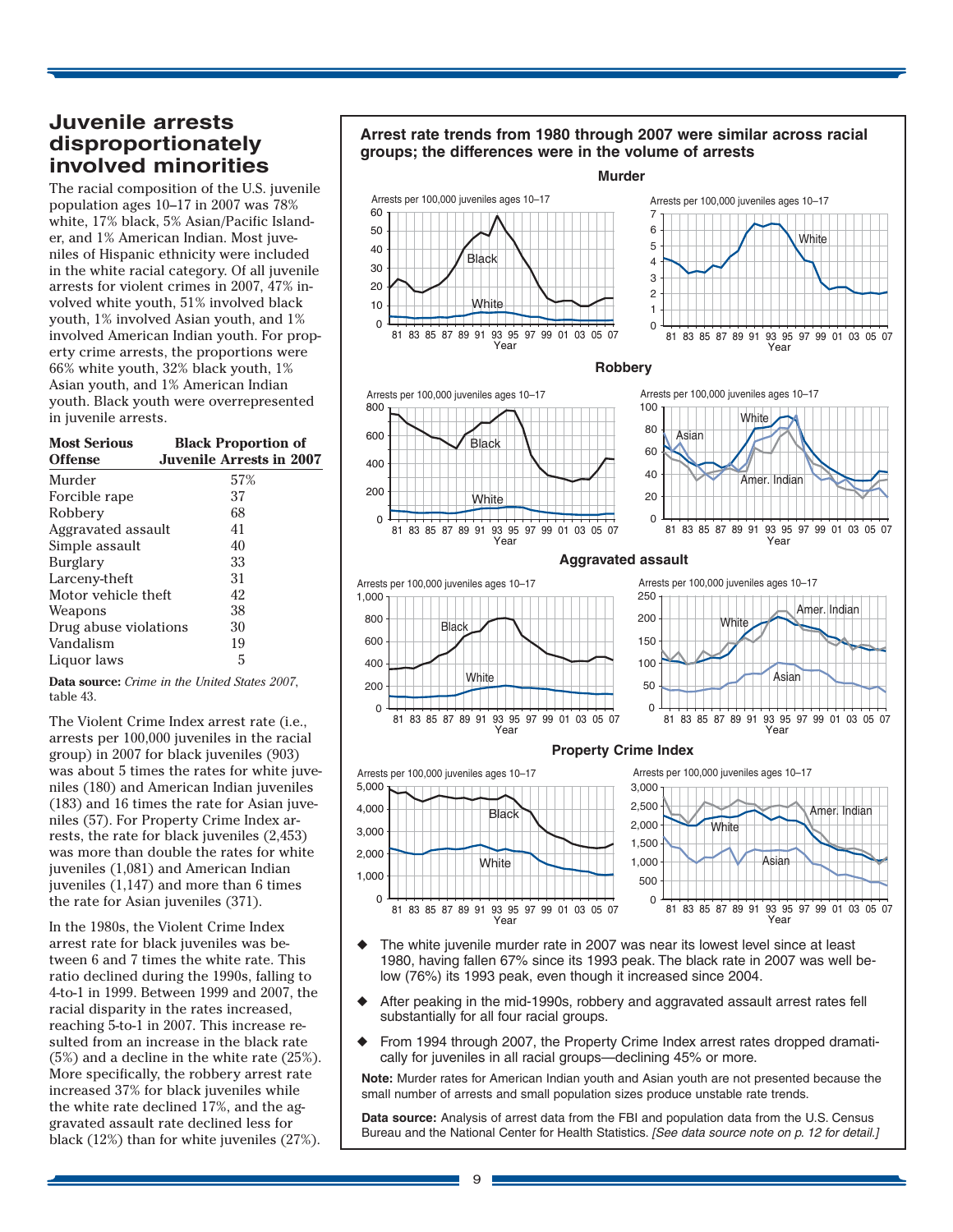

- Between 1980 and 1993, the juvenile arrest rate for weapons law violations increased more than 140%. Then the rate fell substantially, so that by 2002 the rate was just 14% more than the 1980 level.
- However, between 2002 and 2006, the juvenile weapons arrest rate grew 35%, then fell 7% through 2007. As a result, the rate in 2007 was 43% more than the 1980 level and 41% less than its 1993 peak. Between 2006 and 2007, the rate declined more for females (10%) than for males (6%), and more for whites (8%) than for blacks (5%).

#### **The juvenile arrest rate for simple assault has changed little since 2000, fluctuating less than 4% in any given year**



- The juvenile arrest rate for simple assault increased 156% between 1980 and 1997, declined slightly through 2002, then rose again through 2006. The rate dropped 3% in 2007 to a level 6% less than the 1997 peak.
- Unlike the trend for simple assault, the juvenile aggravated assault arrest rate declined steadily since the mid-1990s, falling 41% between 1994 and 2007.
- The 2007 juvenile arrest rate for simple assault was substantially greater than the 1980 rate for most racial groups.

## **After a period of substantial growth during the 1990s, the juvenile arrest rate for drug abuse violations declined after 1997**



- Between 1990 and 1997, the juvenile arrest rate for drug abuse violations increased 145%. The rate declined 21% between 1997 and 2007, but the 2007 rate was still almost double the 1990 rate.
- Over the 1980–2007 period, the juvenile drug arrest rate for whites peaked in 1997 and then held relatively constant through 2007 (down 10%). In contrast, the rate for blacks peaked in 1995, then fell 49% by 2002. Despite the recent increase—23% since 2002—the rate in 2007 was 37% less than the 1995 peak.

#### **Between the 1994 peak and 2007, arrest rates for Violent Crime Index offenses fell substantially for every age group younger than 40**



Violent Crime Index arrests per 100,000 population

 $\overline{a}$ Juveniles showed the largest decline—falling nearly 50% in each age group from 10 through 17. Between 1994 and 2007, the Violent Crime Index arrest rates for 18-year-olds fell 39%. The Violent Crime Index arrest rates for persons age 19–39 fell more than 30% for each age group.

 $\frac{1}{2}$ 

Over the 1994–2007 period, the Violent Crime Index arrest rates for persons age 40–54 changed little, while the arrest rates for persons age 55–64 declined.

**Data source:** Analysis of arrest data from the FBI and population data from the U.S. Census Bureau and the National Center for Health Statistics. [See data source note on p. 12 for detail.]

 $1<sub>0</sub>$ 

 $15$  $20^{\circ}$  $25$  $30$  $35^{\circ}$  $40$  $\overline{45}$  $50$  $55$  $60$  $65$ 

200  $\overline{0}$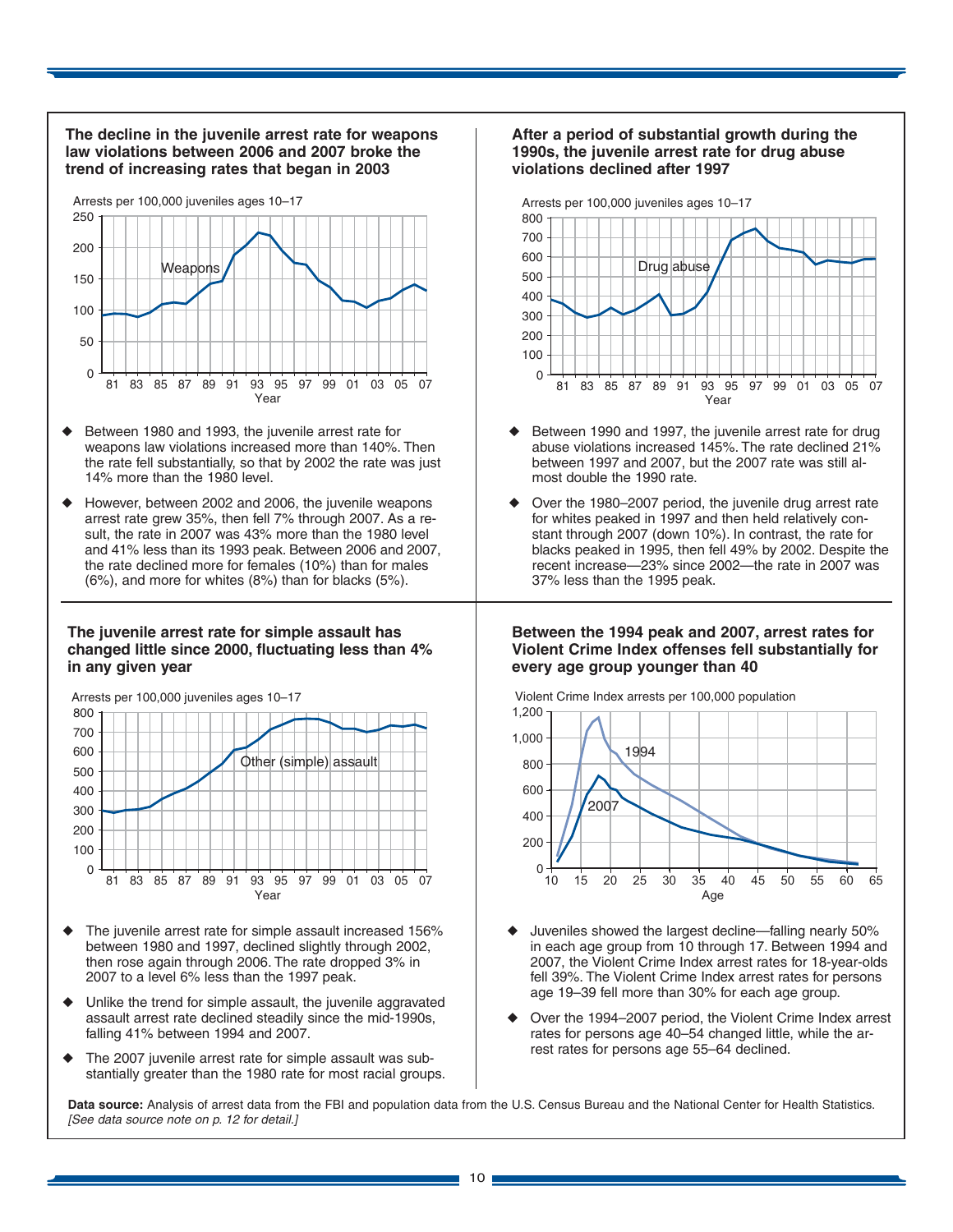**State variations in juvenile arrest rates may reflect differences in juvenile law-violating behavior, police behavior, and/or community standards; therefore, comparisons should be made with caution** 

|                      | 2007 Juvenile Arrest Rate* |                                  |                                          |                      |           |                  |                       | 2007 Juvenile Arrest Rate*       |                                          |                      |         |
|----------------------|----------------------------|----------------------------------|------------------------------------------|----------------------|-----------|------------------|-----------------------|----------------------------------|------------------------------------------|----------------------|---------|
| <b>State</b>         | Reporting<br>Coverage      | Violent<br><b>Crime</b><br>Index | <b>Property</b><br>Crime<br><b>Index</b> | <b>Drug</b><br>Abuse | Weapons   | <b>State</b>     | Reporting<br>Coverage | Violent<br>Crime<br><b>Index</b> | <b>Property</b><br>Crime<br><b>Index</b> | <b>Drug</b><br>Abuse | Weapons |
| <b>United States</b> | 81%+                       | 301                              | 1,293                                    | 590                  | 128       | Missouri         | 85%                   | 257                              | 1.573                                    | 641                  | 97      |
| Alabama              | 75                         | 180                              | 757                                      | 249                  | 46        | Montana          | 84                    | 90                               | 1.745                                    | 378                  | 41      |
| Alaska               | 96                         | 220                              | 1.559                                    | 328                  | 68        | Nebraska         | 85                    | 138                              | 1.823                                    | 644                  | 109     |
| Arizona              | 94                         | 228                              | 1,546                                    | 784                  | 84        | Nevada           | 96                    | 238                              | 1,313                                    | 517                  | 152     |
| Arkansas             | 66                         | 147                              | 1.012                                    | 381                  | 60        | New Hampshire    | 68                    | 86                               | 692                                      | 540                  | 30      |
| California           | 98                         | 410                              | 1.074                                    | 519                  | 202       | New Jersey       | 97                    | 334                              | 864                                      | 689                  | 185     |
| Colorado             | 90                         | 173                              | 1.621                                    | 741                  | 137       | New Mexico       | 71                    | 279                              | 1.045                                    | 752                  | 178     |
| Connecticut          | 93                         | 282                              | 1,017                                    | 442                  | 89        | New York         | 55                    | 270                              | 1,002                                    | 520                  | 66      |
| Delaware             | 99                         | 591                              | 1.647                                    | 819                  | 137       | North Carolina   | 77                    | 318                              | 1.431                                    | 508                  | 215     |
| District of Columbia | $\mathbf 0$                | <b>NA</b>                        | <b>NA</b>                                | <b>NA</b>            | <b>NA</b> | North Dakota     | 88                    | 79                               | 1.874                                    | 436                  | 43      |
| Florida              | 100                        | 477                              | 1.864                                    | 763                  | 106       | Ohio             | 60                    | 150                              | 1.001                                    | 414                  | 70      |
| Georgia              | 62                         | 294                              | 1,342                                    | 591                  | 223       | Oklahoma         | 100                   | 178                              | 1,122                                    | 503                  | 87      |
| Hawaii               | $\mathbf 0$                | <b>NA</b>                        | <b>NA</b>                                | <b>NA</b>            | <b>NA</b> | Oregon           | 94                    | 230                              | 1.855                                    | 603                  | 94      |
| Idaho                | 92                         | 141                              | 1.823                                    | 544                  | 110       | Pennsylvania     | 92                    | 426                              | 1.075                                    | 523                  | 127     |
| <b>Illinois</b>      | 23                         | 913                              | 1,547                                    | 2,152                | 294       | Rhode Island     | 83                    | 86                               | 960                                      | 386                  | 117     |
| Indiana              | 71                         | 209                              | 1,510                                    | 486                  | 59        | South Carolina   | 95                    | 294                              | 1,120                                    | 705                  | 168     |
| lowa                 | 86                         | 258                              | 1.860                                    | 450                  | 45        | South Dakota     | 49                    | 95                               | 1.461                                    | 476                  | 68      |
| Kansas               | 64                         | 168                              | 952                                      | 533                  | 77        | <b>Tennessee</b> | 79                    | 332                              | 1.249                                    | 626                  | 144     |
| Kentucky             | 20                         | 343                              | 2,168                                    | 1,360                | 127       | <b>Texas</b>     | 91                    | 188                              | 1,087                                    | 593                  | 64      |
| Louisiana            | 61                         | 364                              | 1,617                                    | 623                  | 113       | Utah             | 88                    | 120                              | 1,879                                    | 506                  | 133     |
| Maine                | 100                        | 63                               | 1.477                                    | 417                  | 44        | Vermont          | 98                    | 65                               | 570                                      | 286                  | 35      |
| Maryland             | 99                         | 548                              | 1.876                                    | 1,192                | 221       | Virginia         | 95                    | 146                              | 784                                      | 359                  | 88      |
| Massachusetts        | 91                         | 307                              | 521                                      | 377                  | 46        | Washington       | 75                    | 267                              | 1,897                                    | 540                  | 144     |
| Michigan             | 92                         | 224                              | 1,024                                    | 337                  | 89        | West Virginia    | 77                    | 42                               | 368                                      | 161                  | 16      |
| Minnesota            | 98                         | 217                              | 1.758                                    | 507                  | 135       | Wisconsin        | 98                    | 298                              | 2.634                                    | 806                  | 233     |
| Mississippi          | 37                         | 138                              | 1,227                                    | 495                  | 120       | Wyoming          | 99                    | 124                              | 1,748                                    | 994                  | 85      |

**\*** Throughout this Bulletin, juvenile arrest rates are calculated by dividing the number of arrests of persons ages 10–17 by the number of persons ages 10–17 in the population. In this table only, arrest rate is defined as the number of arrests of persons under age 18 for every 100,000 persons ages 10-17. Juvenile arrests (arrests of youth under age 18) reported at the State level in Crime in the United States cannot be disaggregated into more detailed age categories so that the arrest of persons under age 10 can be excluded in the rate calculation. Therefore, there is a slight inconsistency in this table between the age range for the arrests (birth through age 17) and the age range for the population (ages 10–17) that are the basis of a State's juvenile arrest rates. This inconsistency is slight because just 1% of all juvenile arrests involved youth under age 10. This inconsistency is preferable to the distortion of arrest rates that would be introduced were the population base for the arrest rate to incorporate the large volume of children under age 10 in a State's population.

† The reporting coverage for the total United States in this table (81%) includes all States reporting arrests of persons under age 18. This is greater than the coverage in the rest of the Bulletin (75%) for various reasons. For example, Florida provided arrest counts of persons under age 18 but did not provide the age detail required to support other presentations in Crime in the United States 2007.

NA = Crime in the United States 2007 reported no arrest counts for the District of Columbia and Hawaii.

**Interpretation cautions:** Arrest rates are calculated by dividing the number of youth arrests made in the year by the number of youth living in reporting jurisdictions. While juvenile arrest rates in part reflect juvenile behavior, many other factors can affect the size of these rates. For example, jurisdictions that arrest a relatively large number of nonresident juveniles would have higher arrest rates than jurisdictions where resident youth behave in an identical manner. Therefore, jurisdictions that are vacation destinations or regional centers for economic activity may have arrest rates that reflect more than the behavior of their resident youth. Other factors that influence the magnitude of arrest rates in a given area include the attitudes of its citizens toward crime, the policies of the jurisdiction's law enforcement agencies, and the policies of other components of the justice system. **Consequently, comparisons of juvenile arrest rates across States, while informative, should be made with caution.** In most States, not all law enforcement agencies report their arrest data to the FBI. Rates for these States are necessarily based on partial information. If the reporting law enforcement agencies in these States are not representative of the entire State, then the rates will be biased. **Therefore, reported arrest rates for States with less than complete reporting coverage may not be accurate**.

**Data source:** Analysis of arrest data from the FBI's Crime in the United States 2007 (Washington, DC: Federal Bureau of Investigation, 2008), tables 5 and 69, and population data from the National Center for Health Statistics' Estimates of the July 1, 2000–July 1, 2007, United States Resident Population From the Vintage 2007 Postcensal Series by Year, County, Age, Sex, Race, and Hispanic Origin [machine-readable data files available online at http://www.cdc.gov/nchs/about/major/dvs/popbridge/popbridge.htm, released 9/5/2008].